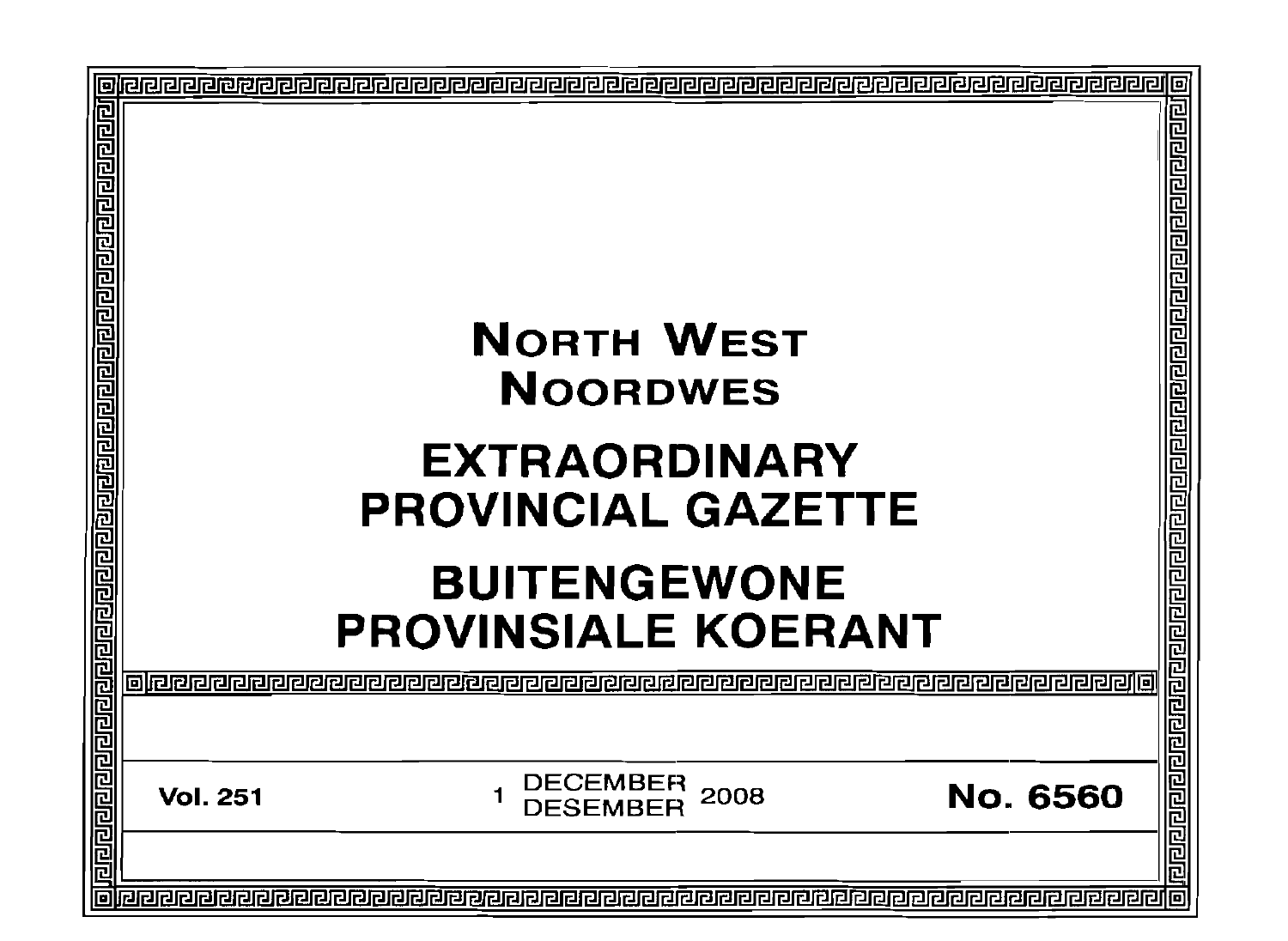No.

# **CONTENTS· INHOUD**

*Page Gazette* No. No.

#### **PROCLAMATION**

| 2 Remuneration of Public Office Bearers Act (20/1998): Determination of the upper limit of the salaries, allowances, |      |
|----------------------------------------------------------------------------------------------------------------------|------|
| the contribution made to the Pension Fund of which the Premier, Members of the Executive Council and Members         |      |
|                                                                                                                      | 6560 |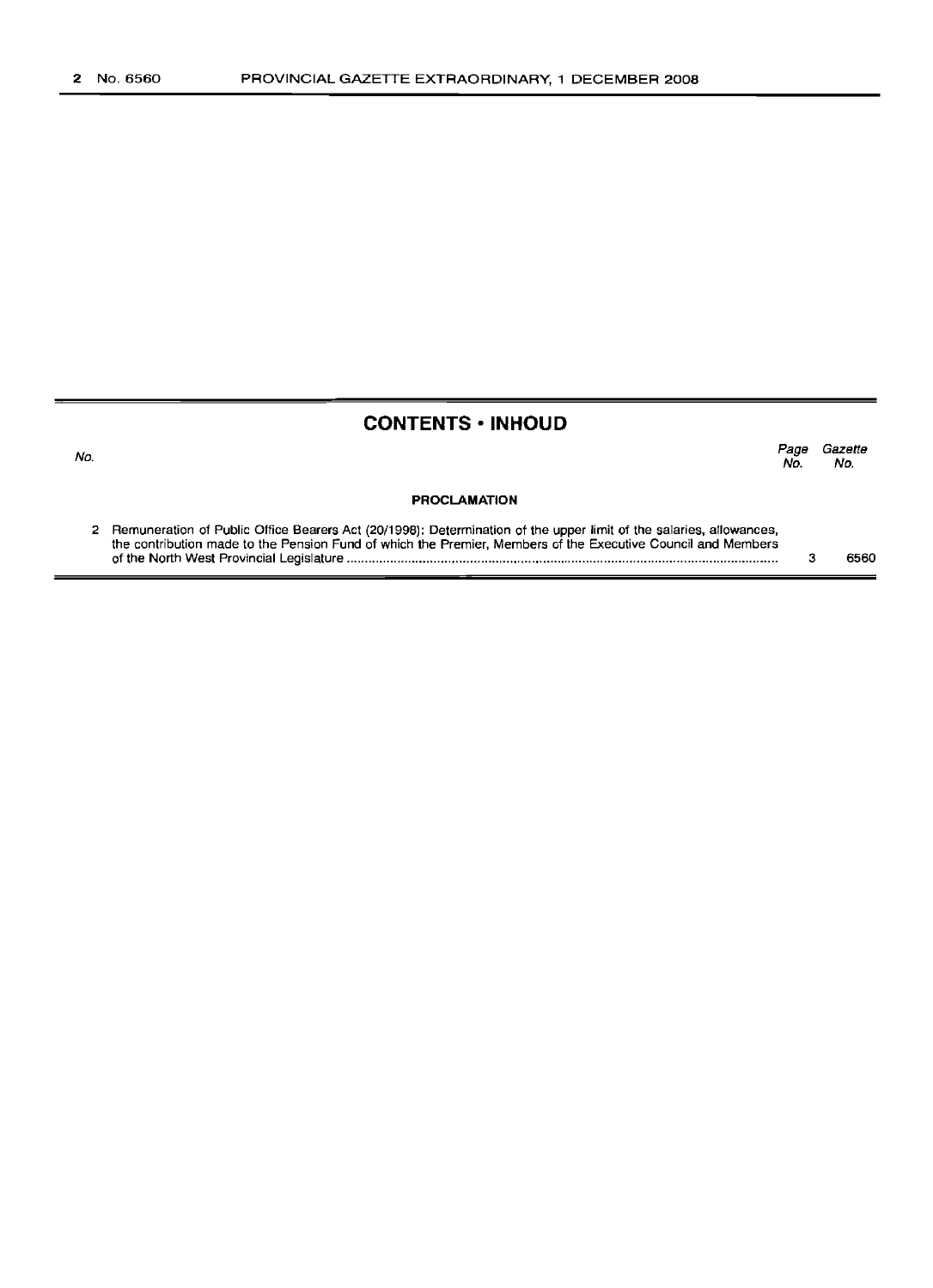# **PROCLAMATION**

No.2, 2008

PROCLAMATION

By the

Premier of the North West Province

IN TERMS OF GOVERNMENT GAZETTE No. 31597, NOTICE No. 52 of 2008

# **DETERMINATION OF THE UPPER LIMIT OF THE SALARIES, ALLOWANCES THE CONTRIBUTION MADE TO THE PENSION FUND OF WHICH THE PREMIER, MEMBERS OF THE EXECUTIVE COUNCIL AND MEMBERS OF THE NORTH WEST PROVINCIAL LEGISLATURE**

By virtue of the powers vested in me as stipulated in section 6(3) of the Remuneration of Public Office Bearers Act, Act No. 20 of 1998 (the Remuneration Act), I hereby determine the upper limit of the salaries and allowances of the said above Office Bearers, as follows:

- 1. In terms of section 6(3) of the Remuneration Act, I hereby determine that the upper limit of the annual salaries and allowances of the various grades of the Office Bearers mentioned in Column 1 of Schedule 1 and Schedule 2, shall be as set out in Columns 2, 3, and 4 of Schedule 1, with effect from ist April 2006, subject to section 6(2) to (b) of the Remuneration Act.
- 2. The total remuneration package should include the following elements: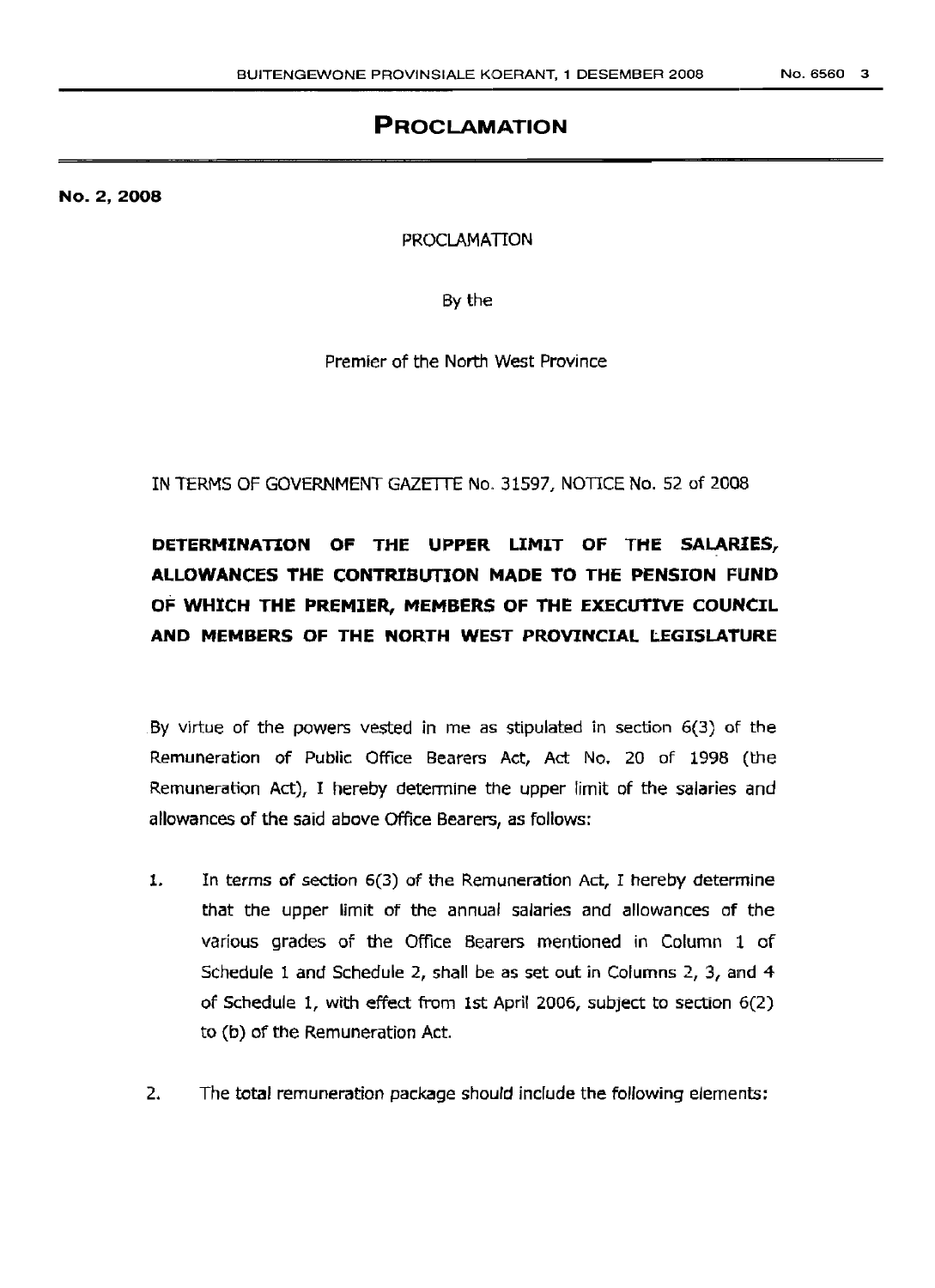- 2.1 Basic salary component equal to 60% of total package, which is pensionable;
- 2.2 An amount of R120 000 per annum, which is an amount which section 8(1)(d) of the Income Tax Act, 1962, applies. This amount is included in the basic salary component;
- 2.3 An employer's pension benefit contribution equal to 22.5% of pensionable salary; and
- 2.4 Flexible portion.
- 3. I further determine that, as recommended by the Independent Commission for Remuneration of Public Office Bearers, subject to terms and conditions set out herein, Premier, members of the Executive Council and members of the Provincial Legislatures shall be entitled to the following benefits:

#### 3.1 RETIREMENT BENEFITS

- The current State contribution, including that of the ASS (Additional Service Benefit), amounts to appropriate 34.5% of salaries. The increase is 20% for all current on monthly basis. The Member contributions for ali should furthermore cease after 15 years of contribution. These Increases should be applied retrospectively for existing members.
- The. benefit design should have a maximum benefit equal to 92.5% of pensionable salary as a pension, and this will be reached at different ages for the members. All members will cease to contribute after 15 years. For younger members, the contributions must be maintained by the State until the benefits reaches 92.5%. this benefit is the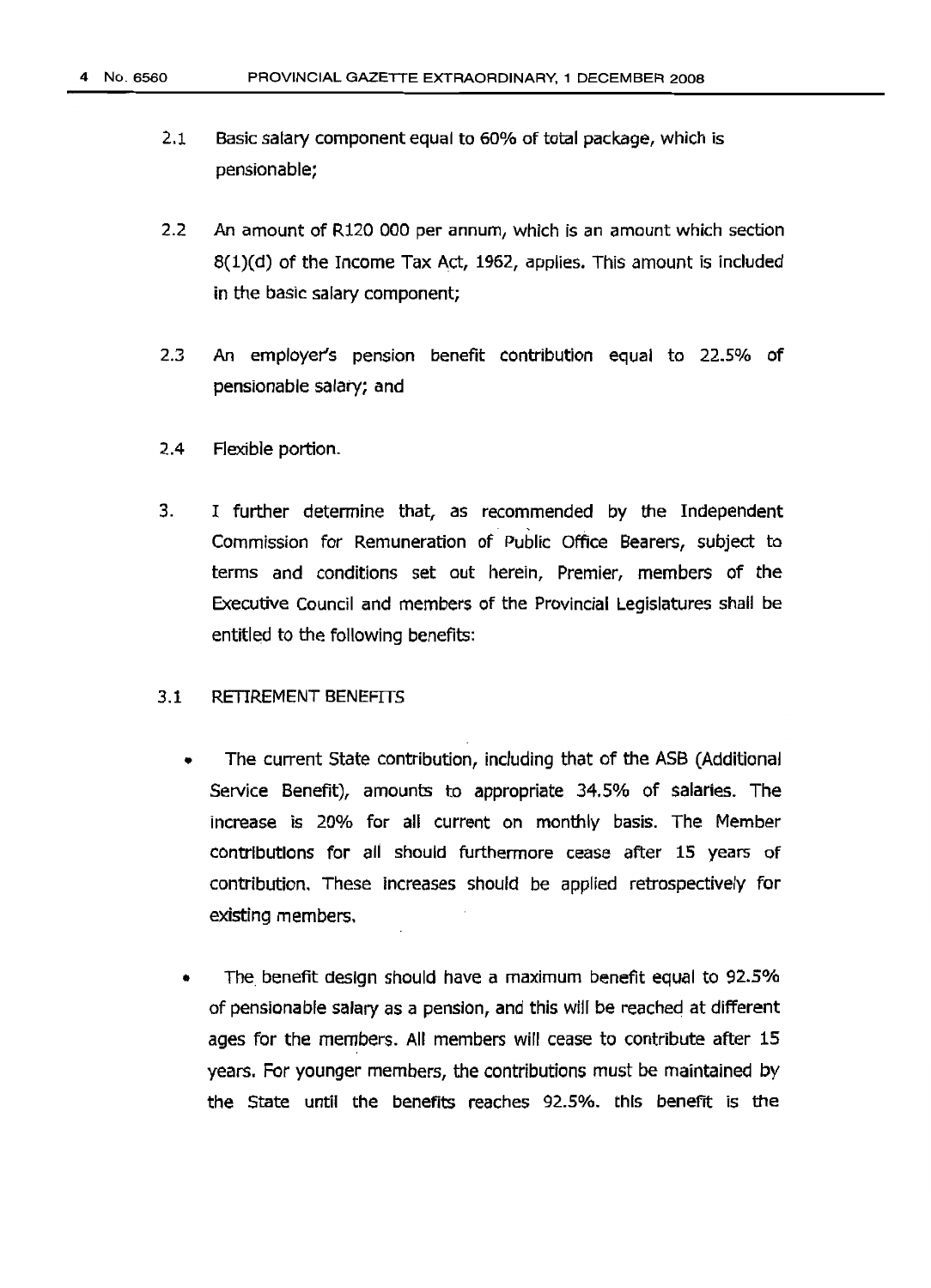replacement of the full after tax income of the benefit. On promotion of a member, the maximum benefit will again build up as the contributions accrue in the Fund.

- If major salary increases are granted, the State would have to contribute again to build the reserves after the contributions have lapsed for those members.
- The contribution is fixed for the State until the benefits reach the maximum scale, and thereafter the liability will again be capped at the contribution level for all active members until the benefit reaches the cap again.
- The Normal Retirement Age should remain at age 50.
- The design retirement benefit is extended to all members who exited the Fund since April 1994.
- Cessation of pensions on re-election should form part of pension benefit.
- On demotions or promotions of members, a formula whereby the service at various levels is averaged at the highest revaluated fifteen years' salaries could be considered, to reduce costs on promotion or protect the member on demotion.
- 3.2 ONCE-OFF TERMINAL PAYMENT
	- Premier, member of Executive Council or member of Provincial Legislature who has served o period of 5 years or less should not be entitled to a pension but rather a once-off terminal payment equal to 45% of pensionable salary for every year of service.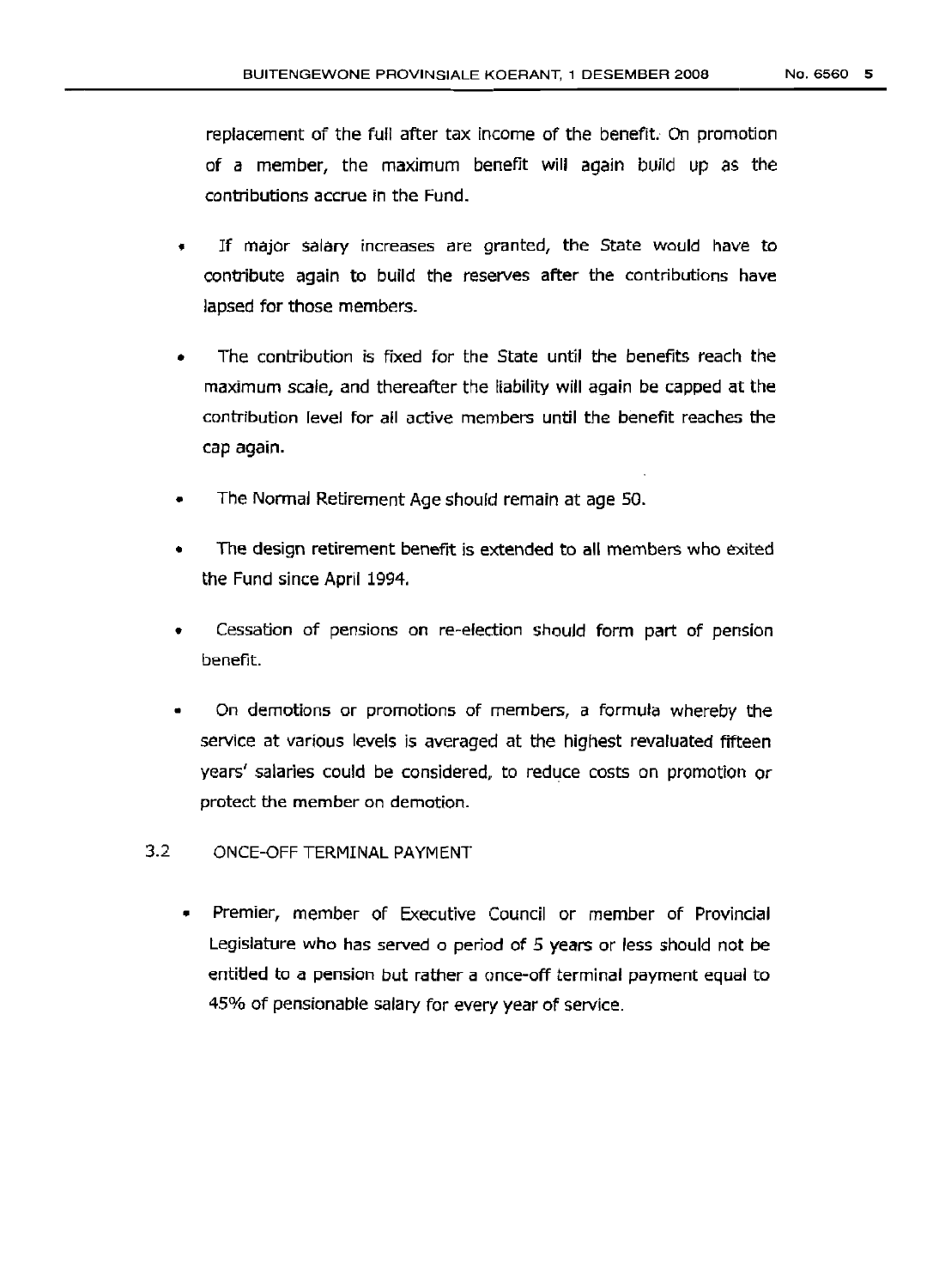#### 3.3 ONCE-OFF GRATUITY

• Premier, member of Executive Council or member of Provincial Legislature who has served more than 5 years and whose term of office has ended should be entitled to a once-off gratuity equal to 4 months pensionable salary for every 5 years of service or pro-rata part of the 5 year period.

#### 3.4 DEATH BENEFITS

• A maximum death benefit that can be purchased within the applicable risk contributions should apply.

### 3.5 DISBILTTY BENEFITS

• A maximum disability benefit that can be purchased within the applicable risk contributions should apply.

#### 3.6 FUNERAL BENEffiS

- A maximum benefit that can be purchased within the applicable risk contributions should apply.
- 3.7 SPOUSES' COVER BENEFIT
	- A maximum benefit that can be purchased Within the applicable risk contributions should apply.
- 3.8 CONTRIBUTION DESIGN
	- In terms of section  $8(3)(a)$  of the Act, I further determine, subject to terms and conditions set out hereunder, that the upper limit of the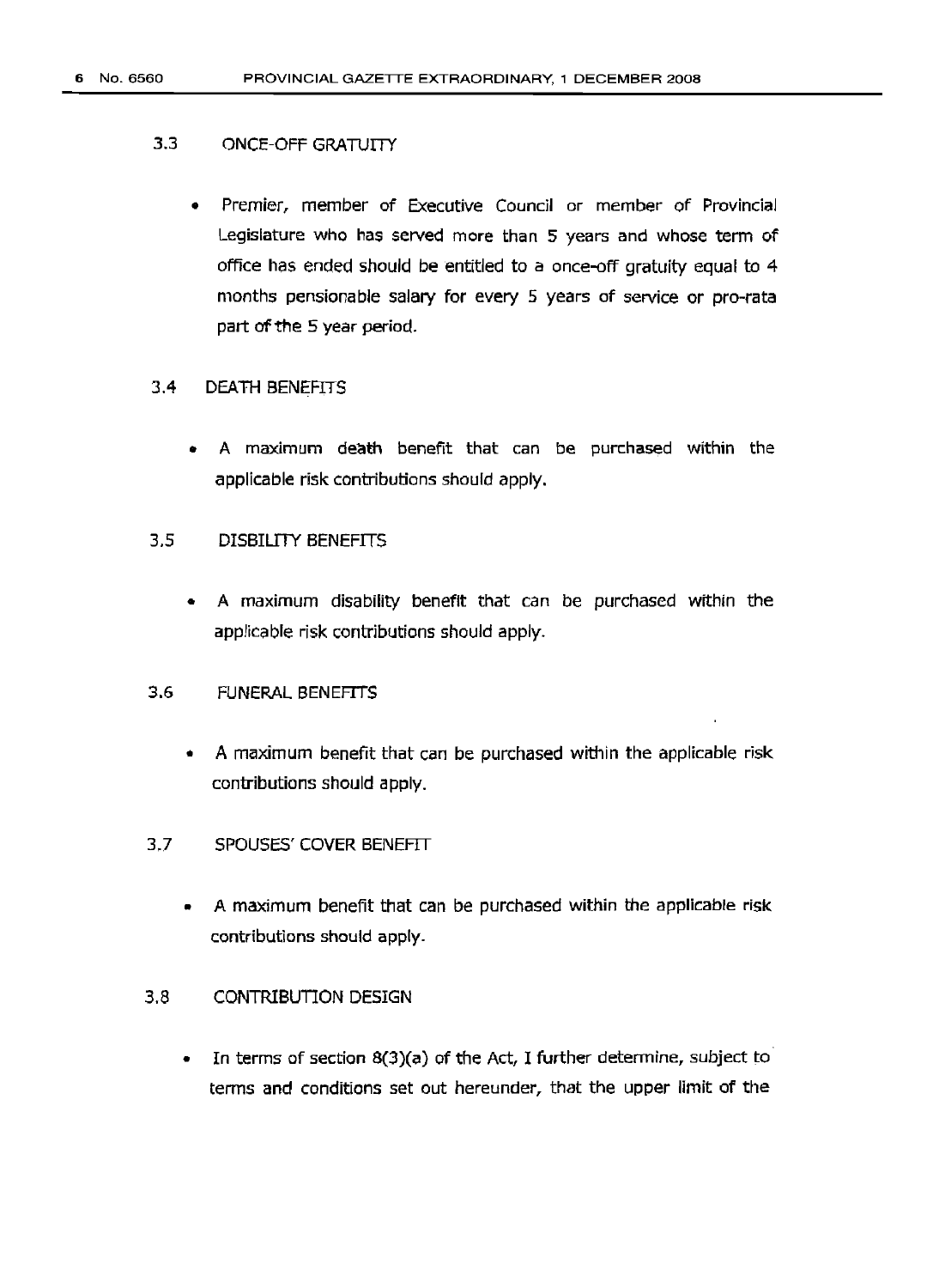contribution to be made to the pension fund of which Premier, members of the Executive Council or members of the Provincial Legislature are members shall be as set out hereunder:

3.8.1 The pension benefit contribution design should be as follows:

|                | <b>Total Employer Contribution</b> |    | 54.5% |
|----------------|------------------------------------|----|-------|
|                | Employer for Risk and Admin        | ٠  | 5.5%  |
|                | <b>Employer for ASB</b>            | Î. | 12.0% |
| $\blacksquare$ | Employer for retirement            | ׃  | 37.0% |
|                | Member Contribution                |    | 7.5%  |

- $\div$  22.5% of the total employer's contribution will form part of the total remuneration package.
- $\div$  The remaining 32.0% of the employer pension benefit contribution will not form part of the total remuneration package, The State will be liable to inject the cash on annual basis into the pension fund.
- 3.8.2 The risk costs would then be as follows:

|                | <b>Total Risk Cost</b>     | 4.8%    |
|----------------|----------------------------|---------|
|                | Spouses' Cover             | 0.3%    |
| $\blacksquare$ | <b>Funeral Benefits</b>    | $0.1\%$ |
|                | <b>Disability Benefits</b> | $0.8\%$ |
|                | Death Benefits             | 3.6%    |

**Given under my hand at MMABATHO on this 17th day of November,**

**two thousand and eight** "

**ACTING PREMIER** ).: **NORTH WEST PROVINCE**